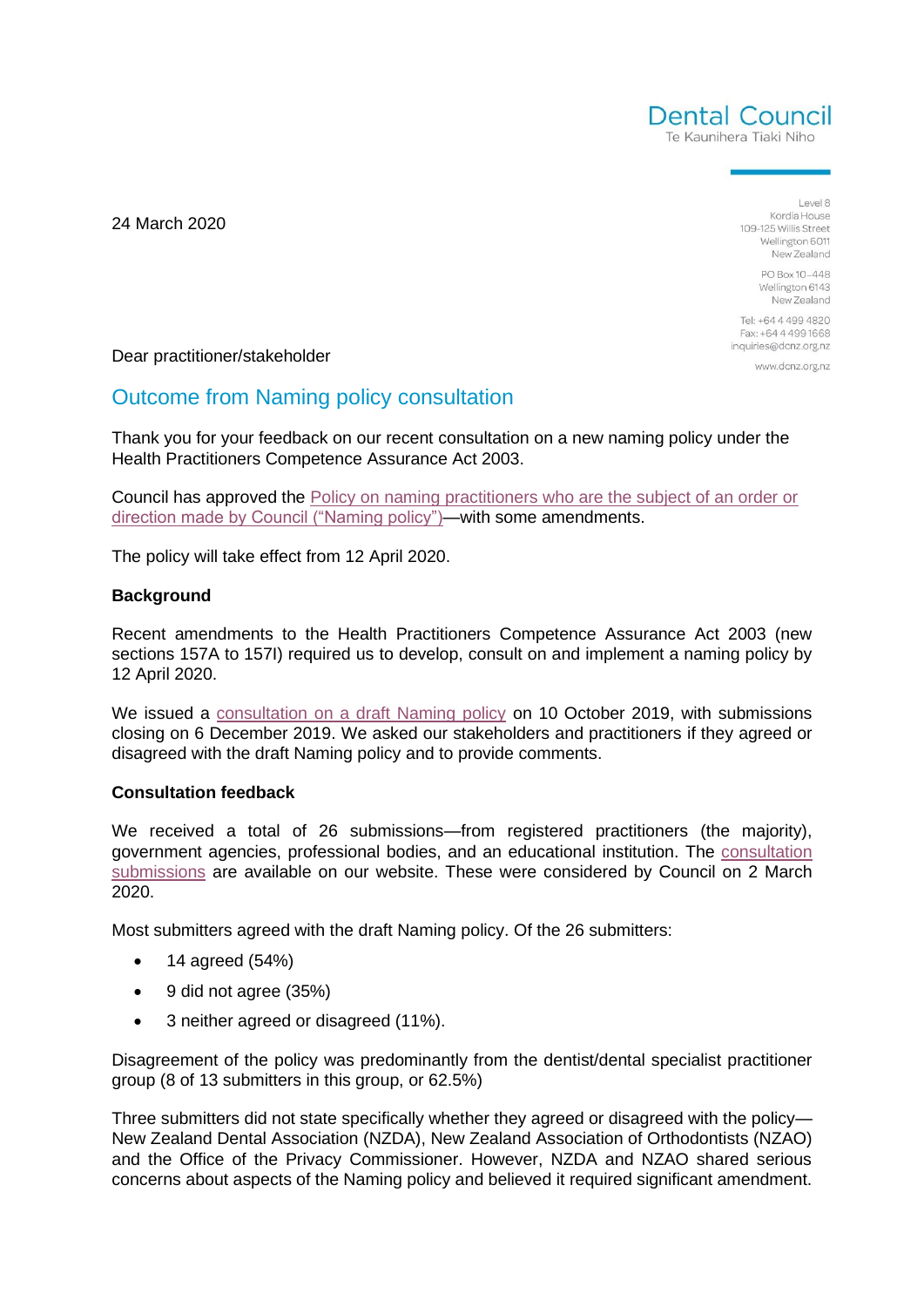The Office of the Privacy Commissioner was generally supportive of our Naming policy position. The feedback provided was general across several naming policies received from responsible authorities. Most of the points made by the Privacy Commissioner were already incorporated in our draft policy, with room for improvement highlighted in just two key areas, concerning non-disclosure of third-party information and removal of a naming publication.

Reasons given by submitters for agreeing with the Naming policy related to:

- a) The benefits of increased transparency within the dental industry, such as—
	- gaining public trust
	- improving informed choices in decision making
	- recognising the public has a right to know
	- enhancing public confidence.
- b) The public knowing more could reduce harm.
- c) It makes good sense.
- d) The draft policy achieves the statutory purpose.

The key concerns or disagreement with the draft policy related to:

- a) The impact on practitioners
	- It would cause immense stress and adversely impact on practitioner well-being
	- The policy was unfairly skewed towards the public's right to know to the detriment of practitioners' privacy, well-being and rehabilitation.
- b) Council already has discretion to publish orders. The presumption to name is unnecessary and faulty. There are other less harsh ways for Council to manage competency and fitness to practise concerns. The policy focus was wrong.
- c) Serious consequences and risks of publishing notices on social media platforms
	- loss of control of published information in social media environment
	- risk of media platforms being used for 'fake news'.
- d) Lack of confidence that the policy would be applied fairly and consistently over time.
- e) The policy focus was wrong
	- it will not always be in the public interest to name a practitioner
	- use of principles from the disciplinary area cannot be applied to the Naming policy.

It was suggested that Council could employ less onerous means to manage practitioner issues such as—supervision and other supportive measures; and displaying practice restrictions and conditions on the register. The view was expressed that Council already had effective ways to reveal concerns or restrictions on a practitioner to patients, and that the Naming policy goes too far.

The opinion of NZDA (shared by NZAO) was that the Naming policy has the wrong focus; that it improperly refers to the disciplinary jurisdiction (conduct arena) in determining applicable principles. It failed to adequately recognise practitioner well-being, privacy and rehabilitation, and that there are varied public interest reasons when determining whether to name a practitioner. Further, the policy underplays Council's discretion and wrongly presents an imposing 'presumptive' proposition that "is simply unfair and wrong".